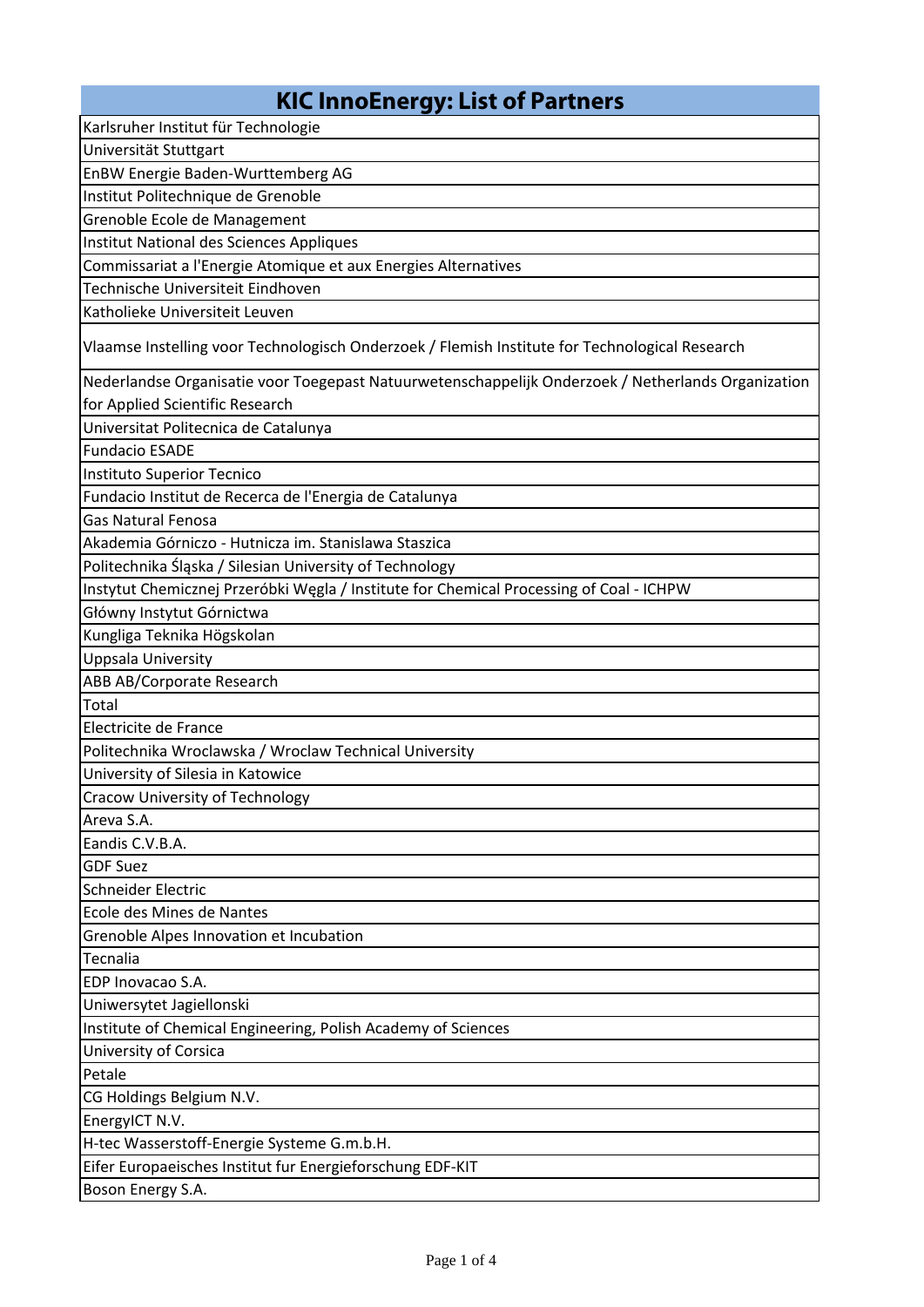## **KIC InnoEnergy: List of Partners**

| International Department of the KIT                                                        |
|--------------------------------------------------------------------------------------------|
| Acciona Infrastructuras S.A.                                                               |
| Cidete Ingenieros S.L.                                                                     |
| RobCork                                                                                    |
| <b>Termo Fluids</b>                                                                        |
| Wave Energy Centre - Centro de Energia das Ondas                                           |
| Energihuset                                                                                |
| Syngaz Sp. Z.o.o.                                                                          |
| Promont Sp. Z.o.o.                                                                         |
| <b>EKO-GAW Grzebieluch Adam</b>                                                            |
| Apparatura Pomiarowka Kwant Bogdan Niewczas Sp. J                                          |
| Centro de Investigaciones Energeticas, Medioambientales y Tecnologicas                     |
| Université d'Aix-Marseille                                                                 |
| McPhy Energy S.A.                                                                          |
| Plastipolis                                                                                |
| University of Ulster                                                                       |
| Institut de Sciences et Technologies de Paris                                              |
| Raigi S.A.S.                                                                               |
| Disatech                                                                                   |
| Vinci Technologies                                                                         |
| Rafako S.A.                                                                                |
| Politechnika Czestochowska (Czestochowska Technical University)                            |
| Bundesanstalt für Materialforschung und Prüfung                                            |
| E-Flox G.m.b.H.                                                                            |
| E4-Experts Energia Exergia Economia Ecologia S.L.                                          |
| Fraunhofer-Gesellschaft zur Forderung der angewandten Forschung - Institut fur System und  |
| Innovationsforschung ISI                                                                   |
| SCK.CEN (Studiecentrum voor kernenergie)                                                   |
| Steinbeis-Europa-Zentrum der Steinbeis Innovation gGmbH                                    |
| DVGW-Forschungsstelle am Engler-Bunte-Institut des KIT - Karlsruhe Institute of Technology |
| Tecnologia Solar Concentradora SL                                                          |
| Bay Zoltán Nonprofit Ltd                                                                   |
| Deutsches Zentrum fuer Luft- und Raumfahrt e.V. (DLR)                                      |
| Iberdrola S.A.                                                                             |
| Katowicki Holding Weglowy S.A.                                                             |
| Progression-Industry BV                                                                    |
| The Szewalski Institute of Fluid-Flow Machinery, Polish Academy of Sciences                |
| EDF Polska CUW Sp. Z.o.o.                                                                  |
| Triphase N.V.                                                                              |
| Mödinger G.m.b.H.                                                                          |
| TTI G.m.b.H. - TGU Smartmote                                                               |
| <b>Amcor Flexibles BVBA</b>                                                                |
| LignoGen G.m.b.H.                                                                          |
| <b>BTG Biomass Technology Group BV</b>                                                     |
| Ratfisch Analysensysteme GmbH                                                              |
| AVA-CO2 Schweiz AG                                                                         |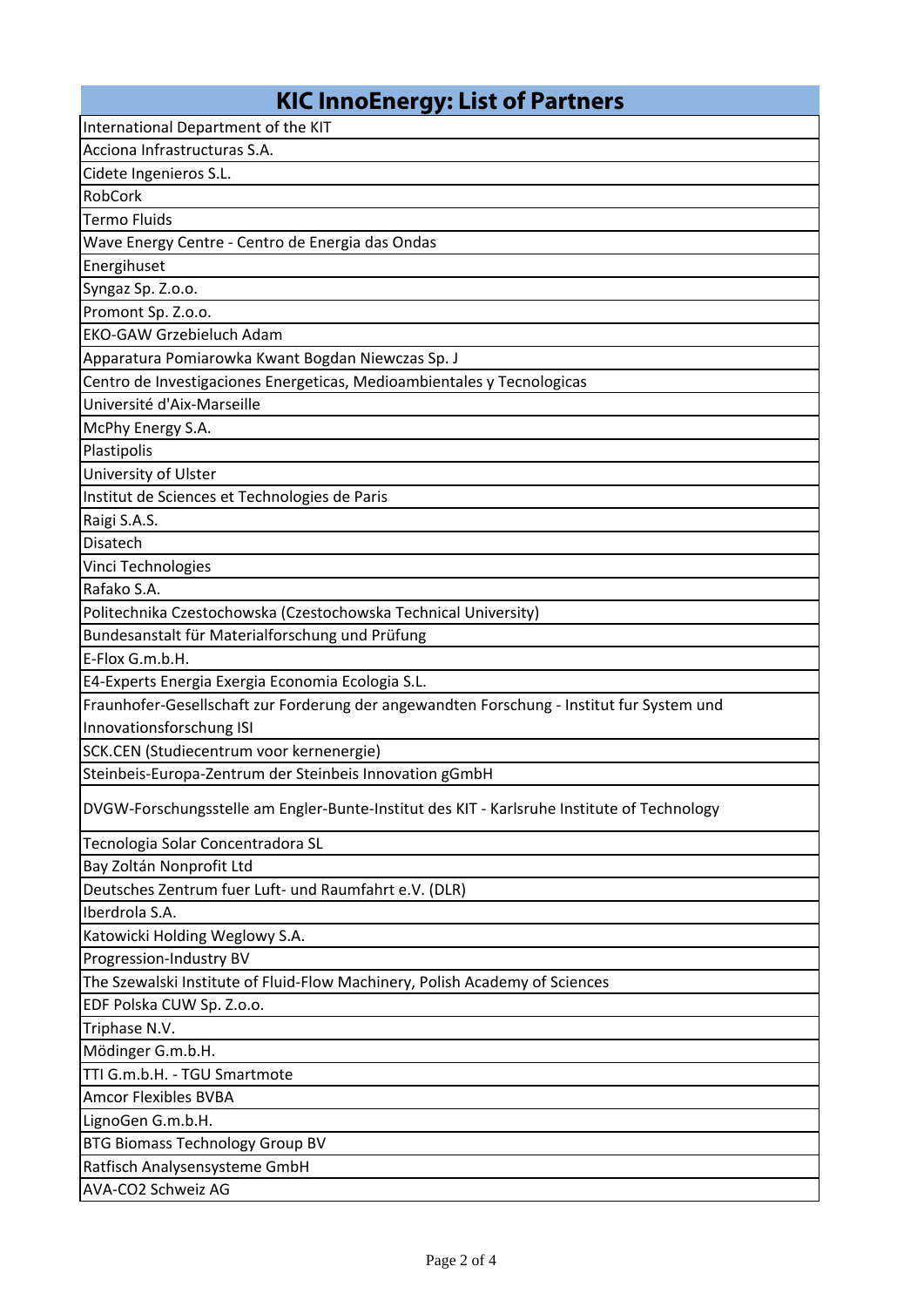| <b>KIC InnoEnergy: List of Partners</b>                              |
|----------------------------------------------------------------------|
| Zaklad Utylizacji Odpadow Malex, Monika Malicka                      |
| <b>Vattenfall AB</b>                                                 |
| Svenska Elforetagens Forsknings- och Utvecklings- Elforsk-Aktiebolag |
| Micro Turbine Technology BV                                          |
| Cortus AB                                                            |
| Technion Israel Institute of Technology                              |
| <b>STRI AB</b>                                                       |
| De Beijer RTB/Ares B.V.                                              |
| <b>Terra Energy</b>                                                  |
| Van Looy Group nv                                                    |
| <b>Ericsson AB</b>                                                   |
| Tauron Wytwarzanie S.A.                                              |
| Soluciones de Ingenieria Maritima Operacional S.L.                   |
| <b>Stichting Kiemt</b>                                               |
| Stockholm Innovation & Growth AB                                     |
| Technische Universität Dresden                                       |
| LV Electronics                                                       |
| Saint Trofee V.O.F.                                                  |
| <b>Compower AB</b>                                                   |
| <b>GETT Fuel Cells International AB</b>                              |
| Solvay S.A.                                                          |
| EC Systems Sp. Z o.o.                                                |
| <b>Metal ERG</b>                                                     |
| NXP Semiconductor Netherlands B.V.                                   |
| <b>VSB-Technical University of Ostrava</b>                           |
| <b>Valemo SARL</b>                                                   |
| Harvard Engineering Plc                                              |
| Institut National Polytechnique de Toulouse                          |
| DBFZ Deutsches Biomasse-forschungszentrum gemeinnützige GmbH         |
| PollyPower AB                                                        |
| Cofely Refrigeration B.V. GDF Suez                                   |
| Areva Renewables GmbH                                                |
| Multichem EKO S.C.                                                   |
| Universitetet i Oslo                                                 |
| Fabryka Kotlow Sefako S.A.                                           |
| Rhodia Opérations                                                    |
| S'Tile                                                               |
| Waifer Nederland B.V.                                                |
| Savoie Technolac                                                     |
| Etudes et Productions Schlumberger                                   |
| Kymaner Tecnologias Energéticas Lda.                                 |
| <b>SITA OUEST</b>                                                    |
| Centre Technique des Industries Mécaniques                           |
| <b>FixSus BVBA</b>                                                   |
| <b>SAS Agrithermic</b>                                               |
| batScap                                                              |
| Blue Edge - Engenharia de Sistemas, Lda.                             |